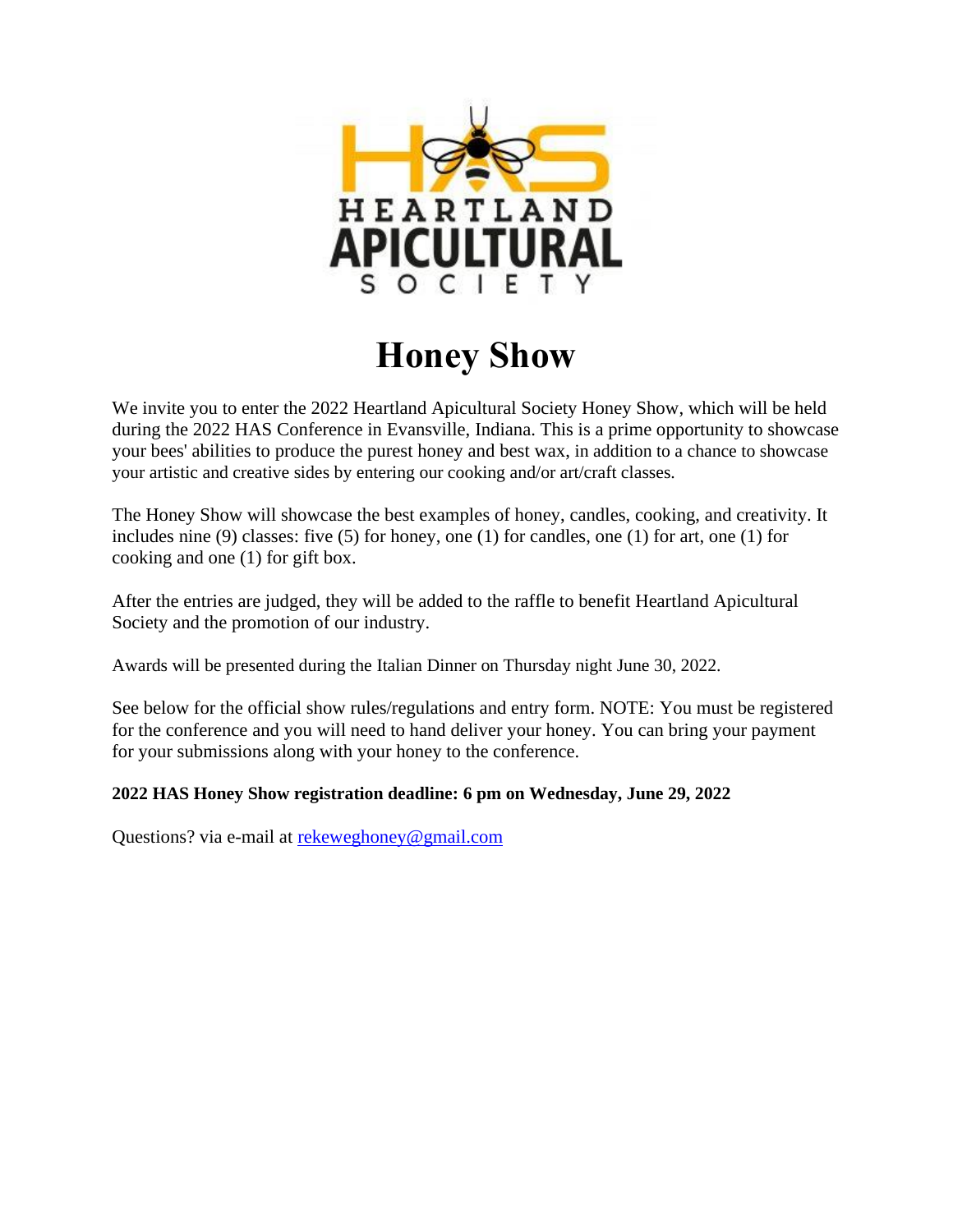## **ENTRY FORM**

Bring this form with appropriate fees to 2022 HAS Registration desk before **6 pm on Wednesday, June 29, 2022**.

| <b>NAME</b>     | PHONE | <u> 1980 - Jan Sterling von Berling von Berling von Berling von Berling von Berling von Berling von Berling von B</u> |
|-----------------|-------|-----------------------------------------------------------------------------------------------------------------------|
| ADDRESS ADDRESS |       |                                                                                                                       |
| <b>CITY</b>     | STATE | ZIP                                                                                                                   |
| Email           |       |                                                                                                                       |

Please check the class you are entering and mark your entry with class code:

- \_\_\_ **A** Light Honey
- \_\_\_ **B** Dark Honey
- \_\_\_ **C** Black Jar Honey
- \_\_\_ **D** Comb (Ross Rounds, Square Wooden Sections, Cassette Type, Cut Comb, Chunk)
- \_\_\_ **E** Creamed Honey
- \_\_\_ **F** Beeswax Candles (molds, etc.)
- \_\_\_ **G** Bee Art/Artistic Beeswax (Candles, drawing, photography, painting, etc.)
- \_\_\_ **H** Cookies/Bars with Honey
- \_\_\_ **I** Gift Box

NUMBER OF ENTRIES \_\_\_\_\_\_ AT \$5.00 EACH. TOTAL AMOUNT ENCLOSED \$\_\_\_\_\_\_\_\_\_\_\_\_\_\_\_\_\_

All entries will be judged and then put in the raffle, with the proceeds going to Heartland Apicultural Society.

Your entry must be delivered to the 2022 HAS Conference Registration desk **6 pm on Wednesday, June 29, 2022.**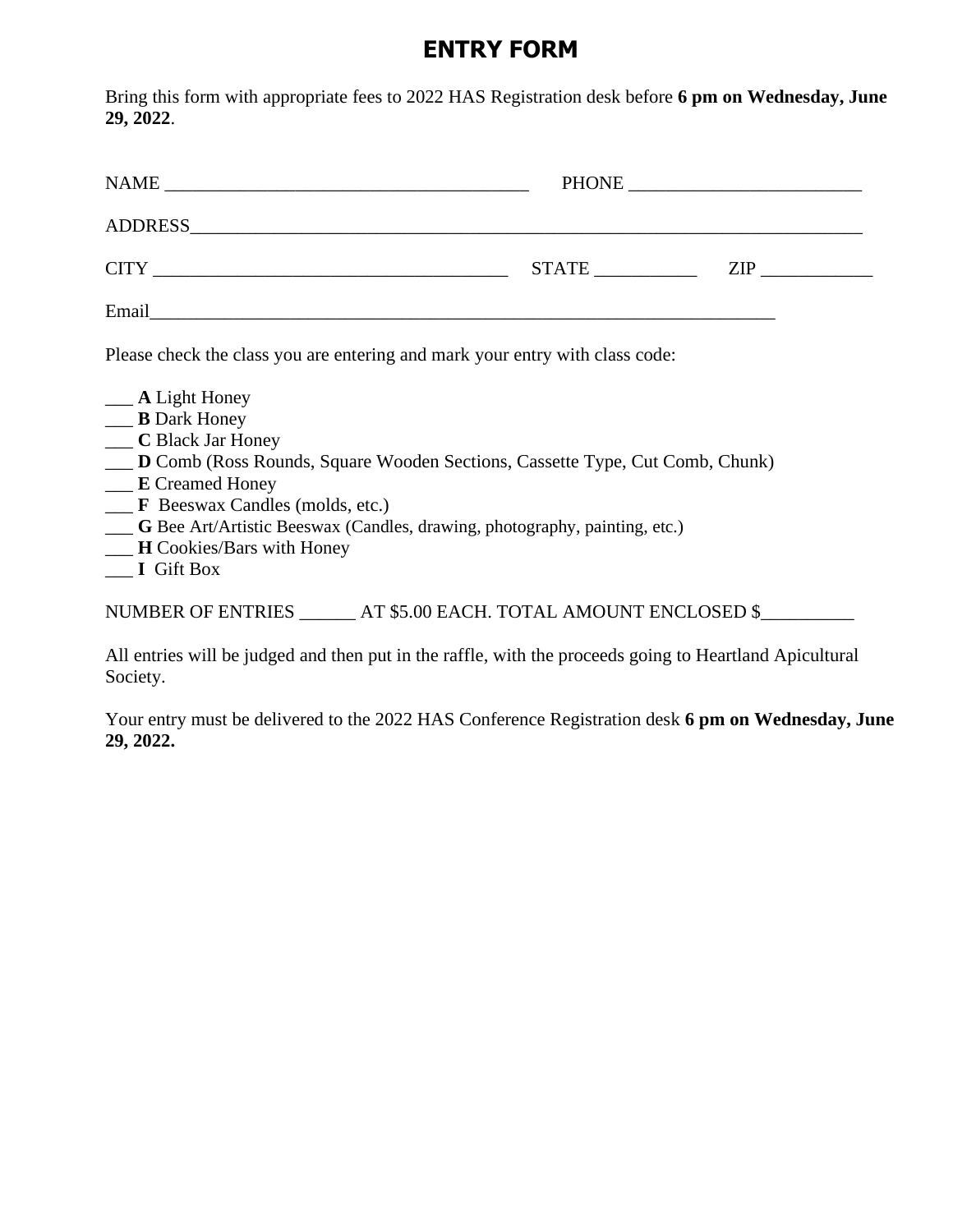## **Official Rules June 29 – July 1, 2022 Evansville, Indiana**

#### **REQUIREMENTS:**

- Honey **Three** (3) 1-lb. jars, or **three** (3) containers of comb honey.
- Black Jar Honey single jar, outside of jar painted black.
- Beeswax Candles entry weight: **Up to 2 lbs.**
- **EXECUTE:** Artistic Beeswax Candles if beeswax candles have non-beeswax enhancements they will be entered into the Bee Art/Artistic Beeswax category
- Must be 100% pure honey or 100% beeswax produced by the entrant, except as noted.
- See special rules for Honey Gift Box entries.
- All entries will be donated to the raffle to benefit Heartland Apicultural Society.
- **ENTRY FORM:** Use the accompanying entry form. Photocopies are acceptable.

**ENTRY FEE:** \$5.00 per entry. A person may enter as many classes as desired; one entry per class. A check or money order payable to Heartland Apicultural Society should accompany the entry form to cover entry fees.

#### **CLASSES**: A Light Honey

- B Dark Honey
- C Black Jar Honey
- D Comb (Ross Rounds, Square Wooden Sections, Cassette Type, Cut Comb, Chunk)
- E Creamed Honey
- F Beeswax Candles (molds, etc.)
- G Bee Art/Artistic Beeswax (candles, drawing, photography, painting, etc.)
- H Cookies/Bars with Honey
- I Gift Box
- **DEADLINES**: Your entry must be delivered 2022 HAS Conference Registration desk **by 6 pm on Wednesday, June 29, 2022.**
- **CONTAINERS**: Entries in incorrect containers may be disqualified. If you have any questions about your container email: [rekeweghoney@gmail.com.](mailto:rekeweghoney@gmail.com)
- **CLASS**: Entries in incorrect classes may be moved to the appropriate class by judges or disqualified. If you have any questions about your entry email: [rekeweghoney@gmail.com](mailto:rekeweghoney@gmail.com)
- **RAFFLE**: All entries will be donated to the conference raffle held during the conference. Proceeds of the raffle benefit Heartland Apicultural Society. All persons, including the entrants, are invited to participate in the raffle.

*\*Entrants in Class G & I* - have the option to reclaim their entries prior to the raffle for a \$50.00 fee.

## **Class Specific Descriptions**

**HONEY**: **Classes A-B:** Entries in these classes must be in queen-line type or Classic jars, and may have plain metal or plastic lids. **(no labels affixed)**.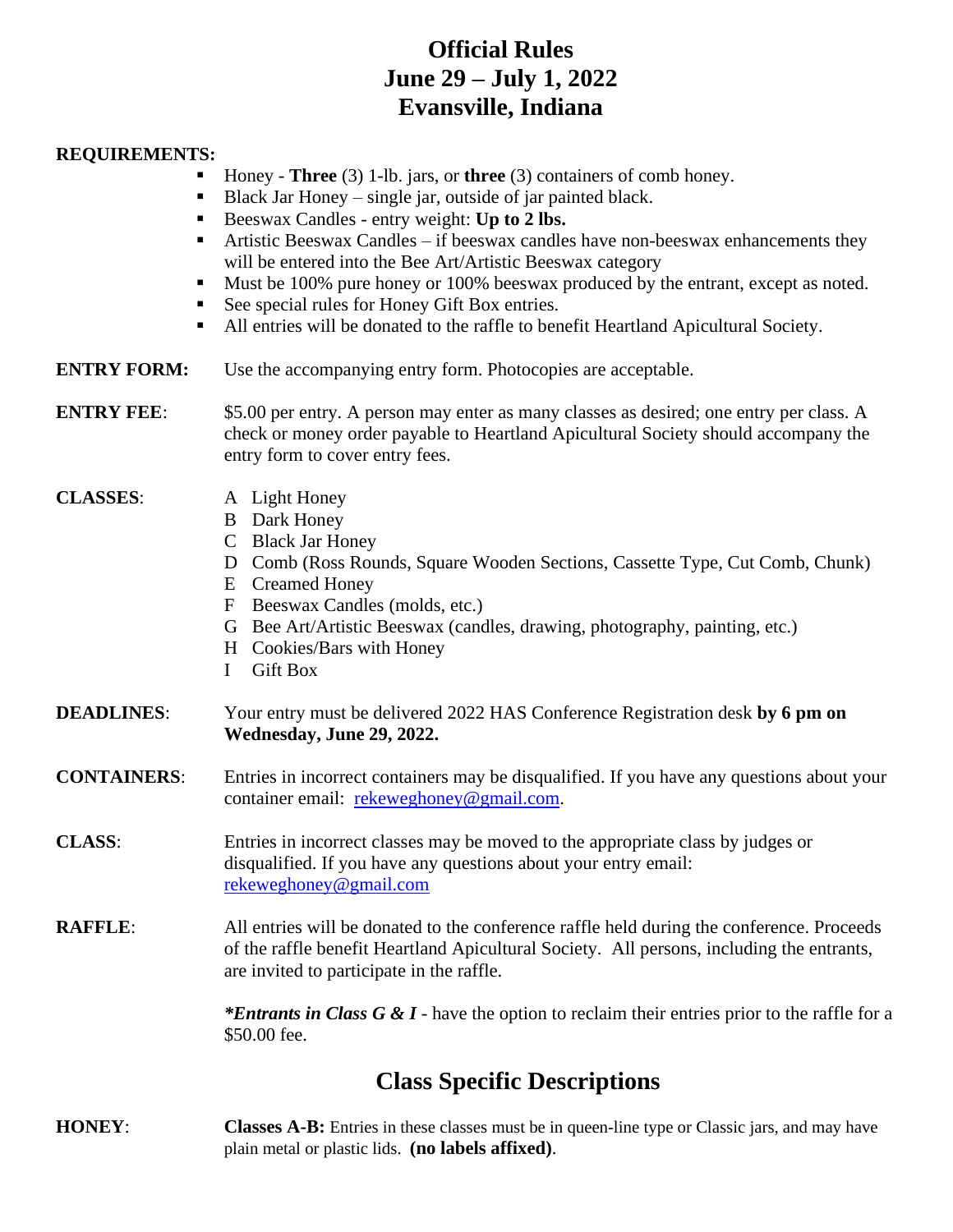**Class C:** 1-jar of extracted liquid honey (any size between 4-24 oz.), in which the outside of the jar is painted completely black **(no labels affixed)**.

**Class D:** Comb: including Ross Rounds with clear covers, square wooden sections, cassette type, cut comb in approximately 4"x4" plastic boxes, or round chunk honey jar (has small shoulder) or straight cylinder glass jars with standard lids **(no labels affixed)**.

#### **Class E:** Creamed Honey **(no labels affixed)**.

- **BEESWAX: Class F:** Beeswax Candles Entry may be a single candle, a pair, or a set of candles, which may be dipped, molded, or rolled sheets. **No non-beeswax enhancement is allowed**. Entry weight: up to 2 lbs.
- **BEESWAX ART:** Class G: Bees Art/Artistic Beeswax– This category includes any type of art that may or may not use beeswax as a primary component of the artwork. It can include a variety of techniques including, but not limited to, batik, encaustic art, collage, mixed media, etc. Beeswax candles that contain non-beeswax enhancements are included in this class.
- **COOKING: Class H:** Cookies/Bars with Honey The purpose of this class is to showcase honey as the primary sweetener in your favorite cookie/bar recipe. Please provide at least 1 dozen (12) cookies/cut bars contained in unidentifiable disposable containers (will not be returned) and a printed copy of the recipe in simple black typeset **(no personal identifying marks)**.
- **GIFT BOX:** Class I: Honey Gift Box The purpose of this category is to allow persons who prepare honey gift boxes to demonstrate how they might use this as a means of marketing their products. The box to be used is the large US Postal Service Flat Rate Box. A substitute box may be used, as long as it has the same dimensions  $(12'' \times 12'' \times 5\frac{1}{2}''$  (inside) &  $12\frac{1}{4}''$ x 12¼" x 6" (outside)).

**The Gift Box** Retail value of the contents cannot exceed \$75. A list of contents must be affixed to the outside of the entry.

**Required Contents: AT LEAST** 2 containers of 100% pure honey produced and packed by the entrant. (Flavored honey may be included in the box, but may not be used to meet this requirement.) **AND** – at least one of the following:

- A honey-based product made by the entrant (flavored honey, honey mustard, etc.).
- A honey/bee-related item made by the entrant (candles, soap, lotion, etc.).

**Optional Contents:** Other honey/bee-related items and/or non-related items, which the entrant believes will make the entry more marketable.

**Preparation:** The items must be clearly labeled, as they would be when offered for sale, except any marks identifying the entrant must be obscured or removed. Fresh labels must be supplied for application after judging is complete. The identifying marks could be covered with opaque labels or tape, which could be removed after judging is complete.

*\*Entrants in Class G & I* - have the option to reclaim their entries prior to the auction for a \$50.00 fee.